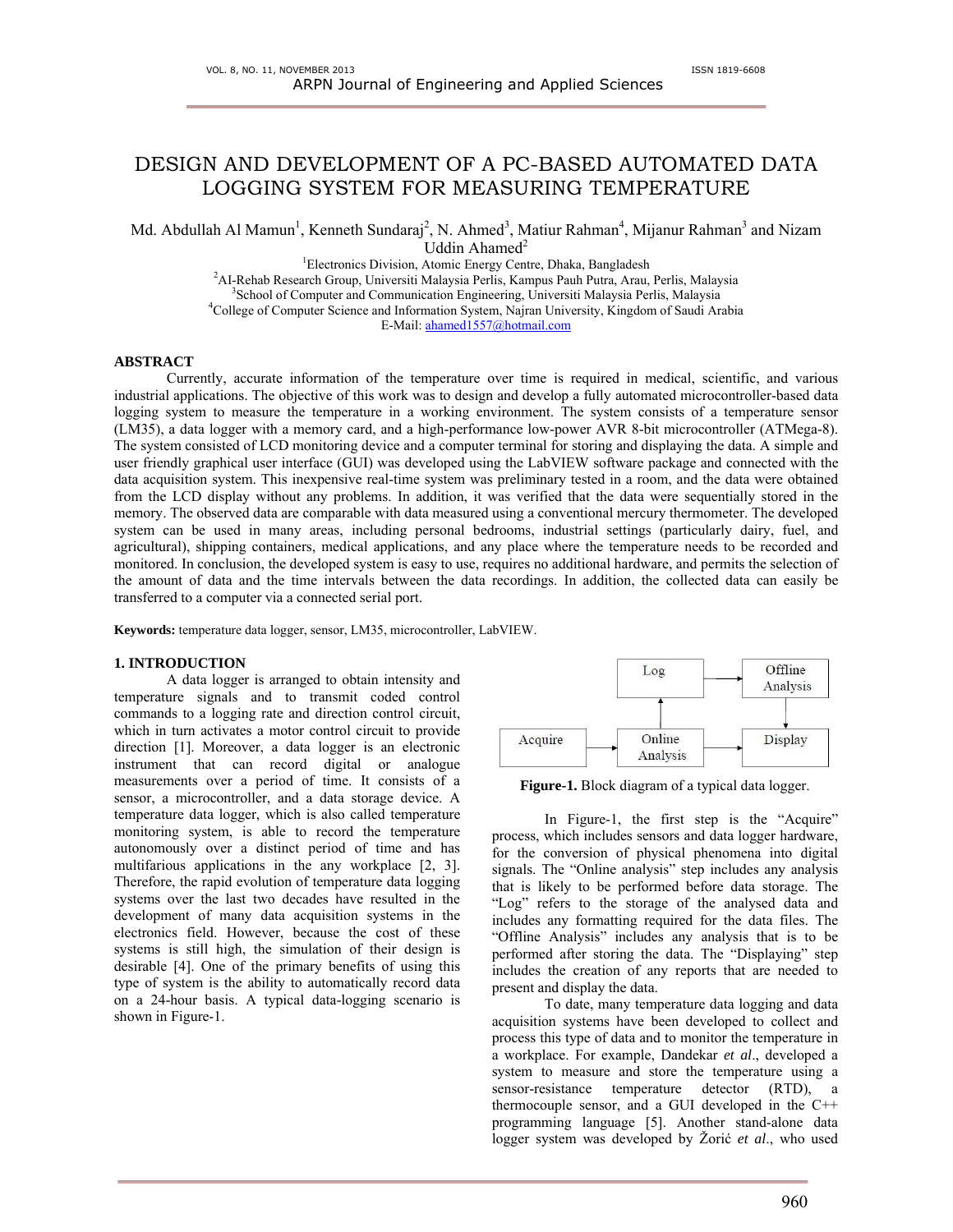different sensors to store data in a PC [6]. The robust and cost-effective system developed by Ferlan *et al*., can measure and log data associated with a soil temperature profile [7]. Similarly, other wireless and wired DAQ systems have been developed by various researchers, who used different types of sensors, microcontroller chips, and programming languages to ultimately design temperature logging systems that can be used in a large environment [8-11]. These previous studies indicate that is still a need to develop a noble data logging system to monitor the temperature that is able to show and store the data over a period of 24 hours, is user friendly, can utilise both a desktop and a tablet computer, is inexpensive, and is capable of other end-user facilities. Therefore, this study designed and developed a system that extends the previous works with respect to the exploration of an effective way to utilise a large workstation capacity.

To fulfil this engineering aspect, a computerbased wired data acquisition system to monitor temperature data is proposed in this work. The following electronics components were used to measure and store the data: a temperature sensor (LM35), an operational amplifier (LM324N), a microcontroller chip (ATMega8L), a liquid crystal display (LCD-QY-1602A), a level converter IC-MAX232, and a USB-to-Serial RS232 Adapter. The signals from the sensor are first filtered and amplified using a suitable electronic circuit and are then interfaced to a PC through the PCI bus with a transmission unit. The recorded data are further processed, viewed on the computer monitor, and stored in the storage device using the LabVIEW software package. This new technique

has the benefits of rapid data acquisition system development and presents a comprehensible graphical environment that allows the system operators to effortlessly process the collected data.

# **2. DESIGN AND IMPLEMENTATION**

The different types of hardware and software methodologies that were used to develop the system are presented bellow.

### **2.1. System design**

The entire system was designed to receive data from a temperature sensor (LM35). The amplified signal is then sampled and quantified in ADC and used for the estimation of temperature data using a ATMega8L microcontroller [12]. This ATMega8L microcontroller (Atmel, San Jose, CA, USA) is an 8-bit microcontroller with flash memory and low power consumption that is appropriate for this application system. This microcontroller unit captures the temperature data and converts the data into digitised form in a suitable temperature data format. The microcontroller also sends the temperature data to the PC through a serial communication. An integrated Liquid Crystal Display (LCD) device was used to display the real-time temperature. The application software was developed using LabVIEW to display the real-time temperature on the computer monitor and to store the data on the computer's memory for post-process analysis. Figure-2 depicts a block diagram of the temperature data logging system.



**Figure-2.** Block diagram of the temperature data logging system.

### **2.2. Schematic design**

After accumulating all of the components, the hardware circuit was connected with the Proteus ISIS 7 Professional software according to the schematic diagram shown in Figure-3. All of the circuits from the development board to the prototype circuit were designed in this system using the Proteus 7 professional software, which is an extremely powerful software because the user can simulate the circuit and is able to easily analyse the consequences [13].

Moreover, this software includes the selection and description of the components and the details of the hardware of the designed system.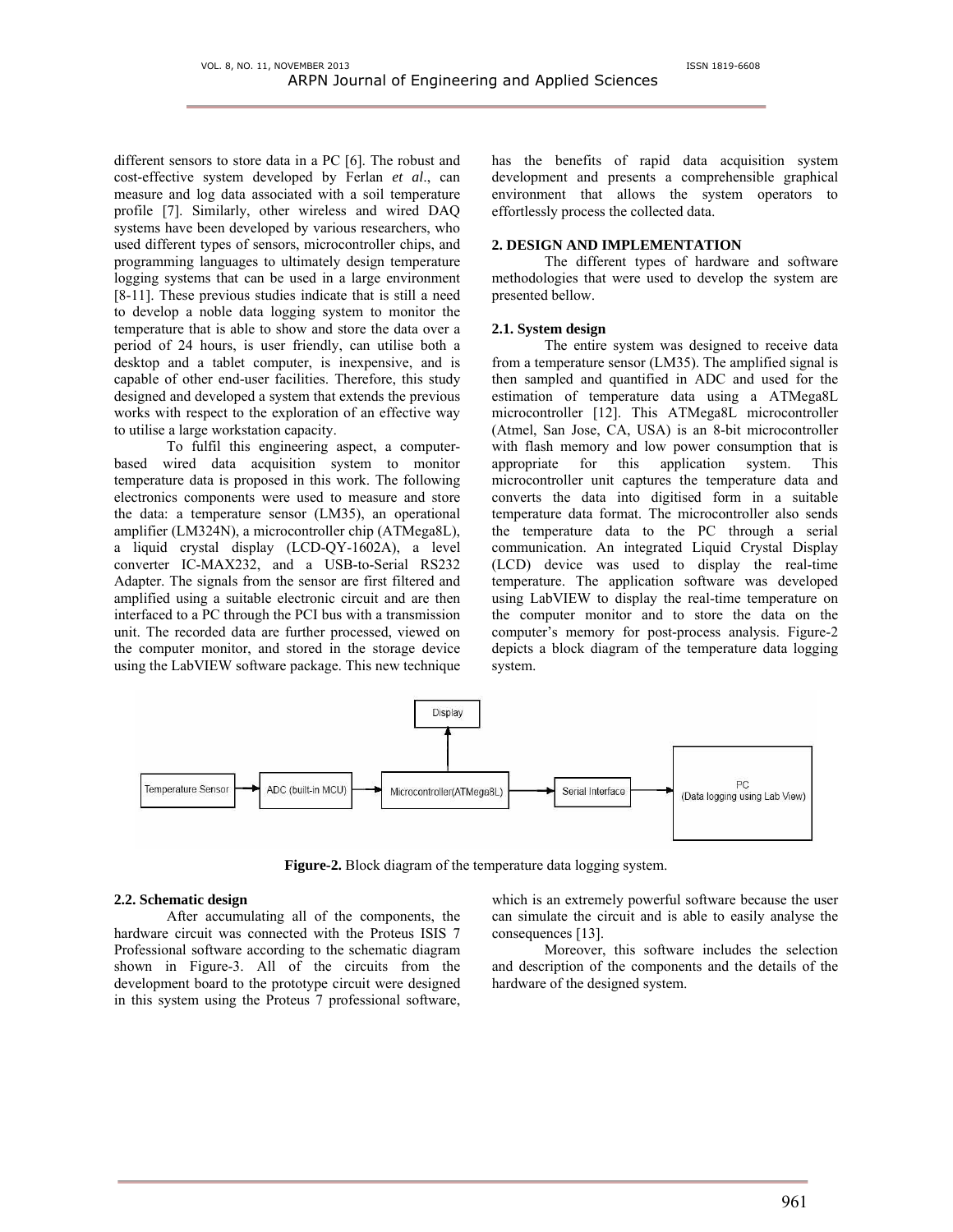

**Figure-3.** Schematic of the hardware.

# **2.3. PCB design and fabrication**

The PCB (Printed Circuit Board) was designed on a circuit board to attach all of the hardware devices in the system. One valuable characteristic of this PCB technology is its capability to fabricate electrically conductive pathways on both sides of the substrate. These double-sided PCBs allow electrically conductive wires to pass over and under other wires and thus allow increased independence in the placement of the electronic apparatuses [14]. The entire step-by-step processes used to make the PCB are the following. In step-1, which is the initial stage, the PCB circuit was designed using the ARES7 professional software. The printed mirror was then constructed on a sticky paper on the back side of the PCB. In step-2, the printed paper was placed on a copper board and hit with an electronic iron to ensure that the designed system is able to trace on the copper board. In step-3, the board is ready to be etched using the warm ferric chloride solution, and, in step-4, which is the final stage in the fabrication process, holes are drilled in the finished board such that the hardware components can be easily placed on the board. These electronic hardware components are the temperature sensor (LM35), the operational amplifier (LM324N), the microcontroller chip (ATMega8L), the liquid crystal display (LCD-QY-1602A), the level converter IC-MAX232, and the USB-to-serial RS232 adapter. Figure-4 illustrates the side and top views of the test printed circuit board.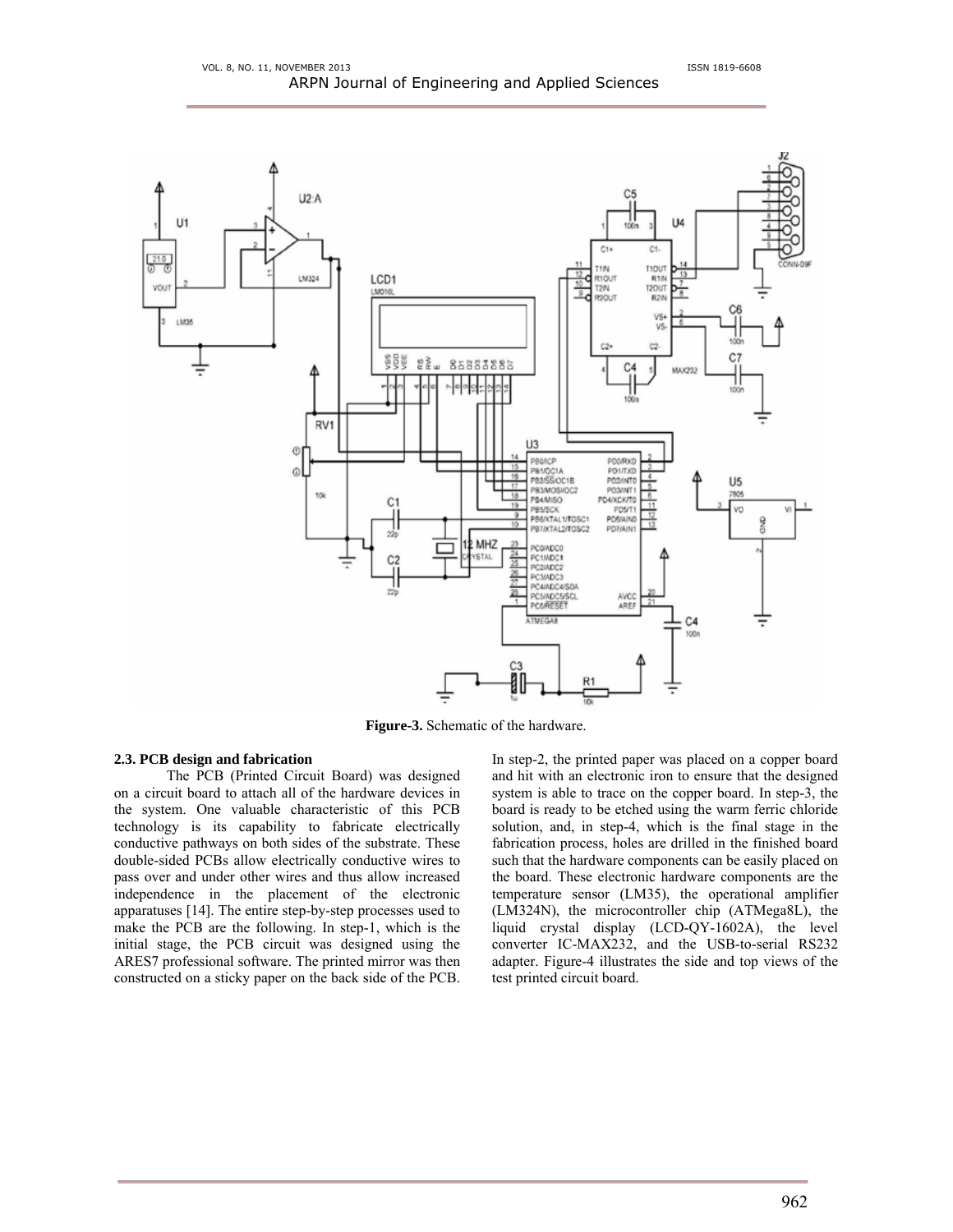

**Figure-4.** A schematic image of the printed circuit board, here a) bottom portion and b) top portion of the PCB.

# **2.4. Software development**

Software design includes the development of the algorithm for the system, the writing of the separate routines for the different interfacing devices, and the test of the routines on the designed hardware. The interface between the microcontroller with the ADC, LCD, and PC was achieved using software modules. The program for the microcontroller was written in BASCOM-AVR, which is the original Windows BASIC COMPILER for the AVR family and provides a simulator, a programmer, and other useful resources (http://www.mcselect.com/) [15]. From BASCOM-AVR to the program source code, the entire process was divided into three main steps: the BASCOM-AVR was first run, the new program file was then created, and the new file was saved as \*.filename. The flowchart of the control program is shown in Figure-5.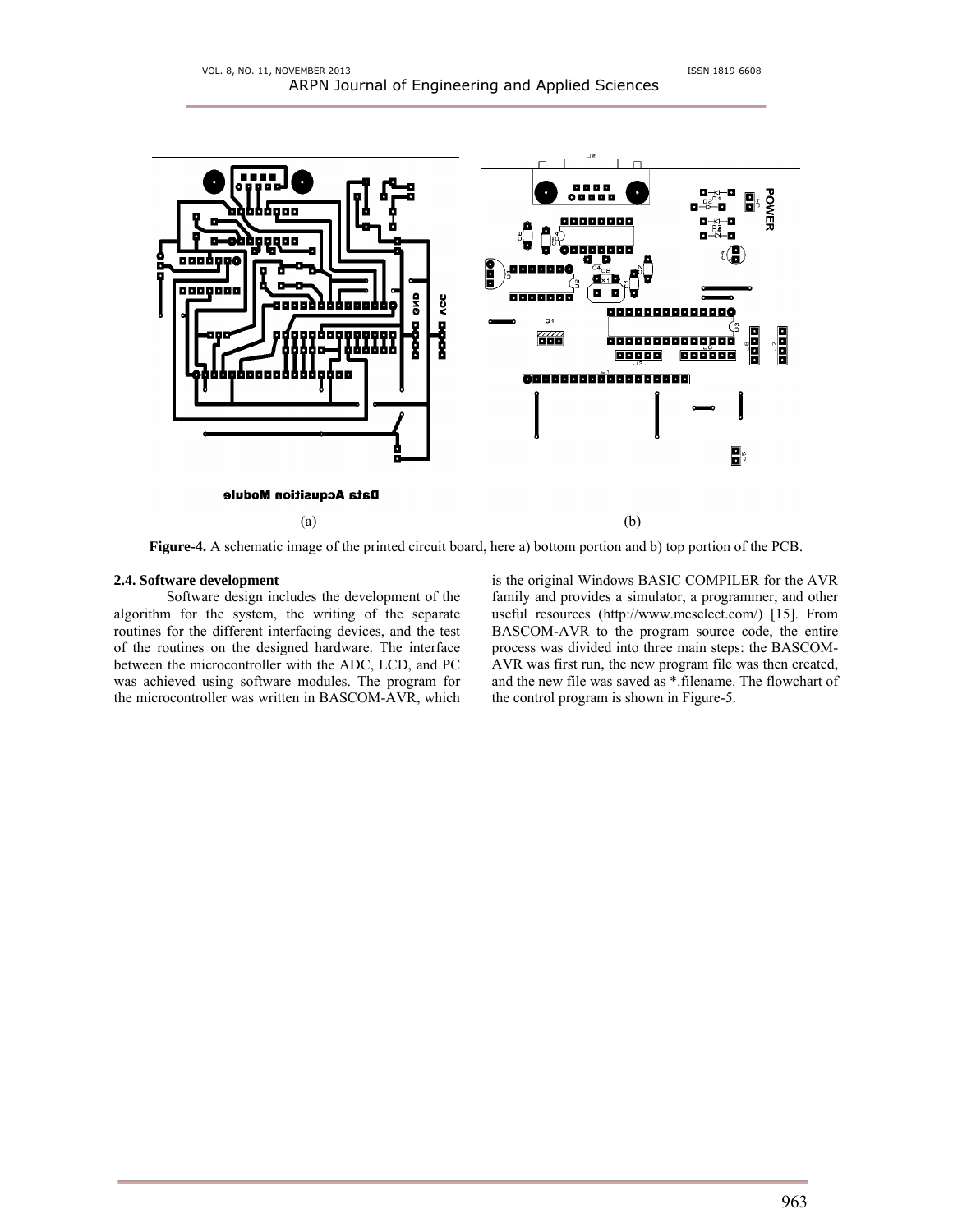

**Figugre-5.** Flow chart of the control program.

On the host side, a controlled graphical user interface application software was developed using a suitable language, such as the LabVIEW™ software developed by National Instruments Corporation, which provides a very flexible platform for data acquisition, data processing, instrument control, industrial automation, and other end-user applications [16]. Moreover, this is a dataflow- and graphics-based language and is appropriate for the design of a man-machine interface [17]. Figure-6 shows the block diagram that contains the graphical source code of a LabVIEW program, and Figure-7 illustrates the front panel window used as the user interface for the virtual instrument (VI). In this overall system, LabVIEW interacts with the end-users in two different forms: (1) block diagrams, which are where the control function and the data flow are designed, and (2) front panel, in which the buttons, counters, data, and graphs are displayed and accessed through direct cursor manual control. The front panel has controls and indicators, which are the interactive input and output terminals, respectively, of the VI. The concept of the block diagram is to separate the graphical source code from the user interface in a logical and simple manner. The front panel objects appear as terminals on the block diagram. The terminals on the block diagram reflect the changes made to their corresponding front panel objects and vice versa. A group of command buttons were added to the front panel for user access, such as the stop and serial port number. The software design in the developed system includes high functionality, a user interface, upgradability, power consumption, security, reliability, and system costs.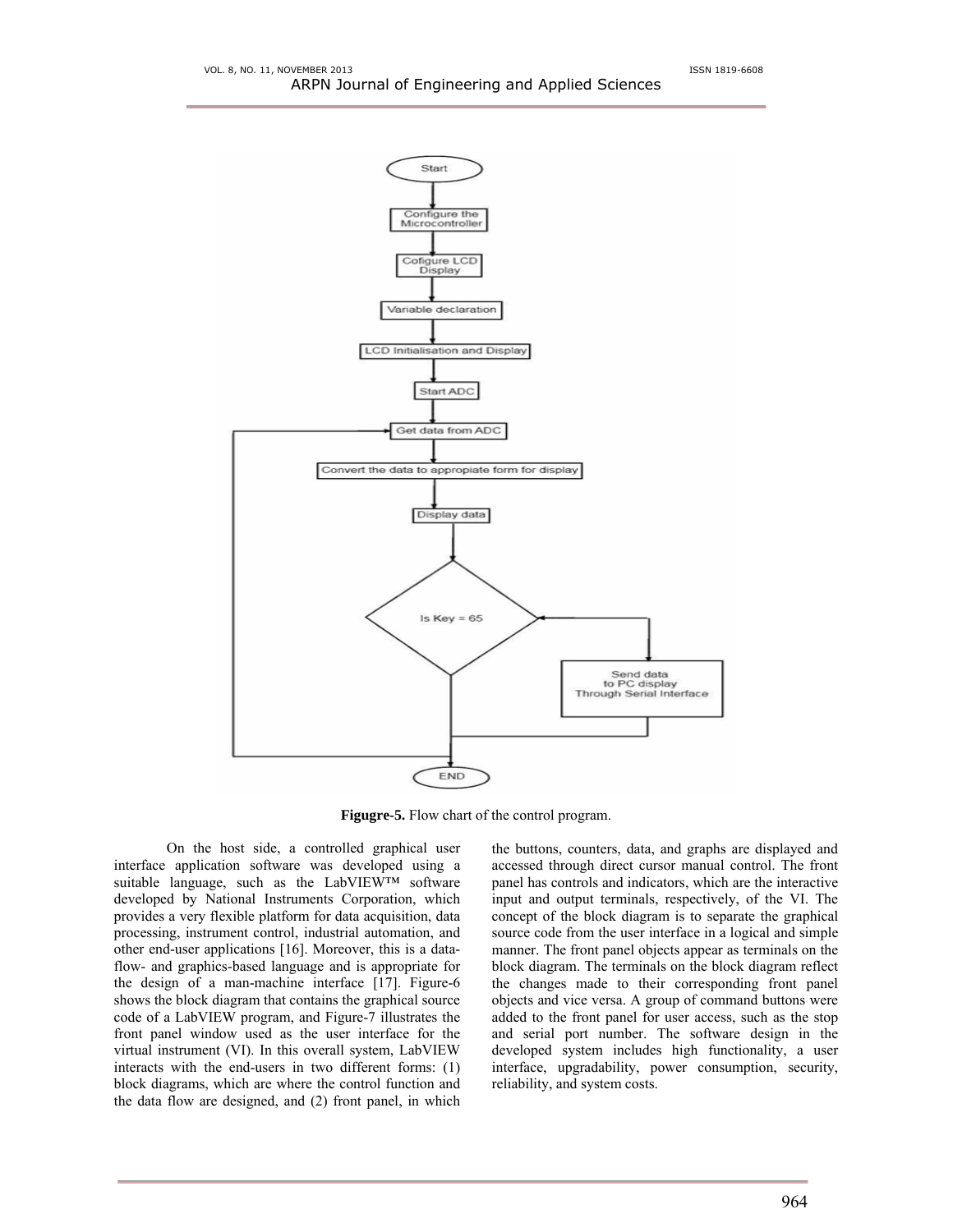

**Figure-6.** Block diagram of the proposed VI for temperature data logging.



**Figure-7.** Front panel of the temperature data logging monitoring software for end users. The temperature in shown in Celsius (plot and numeric value) with the current date and time.

# **3. EXPERIMENTAL RESULTS**

The developed DAQ system is now ready for use. Therefore, some experiments were conducted to ensure that the proposed system can be used in a real environment and can be distributed commercially. First, the developed system was maintained in a large room for measurement purposes and was able to easily store the data as a log file on the PC memory through the USB-to-serial RS232 adapter interface and to be accessed by the developed LabVIEW VI. The GUI consists of multiple accessible buttons for the end user. When the user clicks the "ON" button, the system started to show the temperature in degrees Celsius inside a label box (right corner of the GUI, see Figure-7), displayed the current date and time, plotted the real-time temperature on the box, and indicates increases/decreases in the temperature through movement in the red signal on the thermometer icon. The complete dataset is then recorded on the Notepad application in Windows. The system will stop running when the "STOP" button is pressed.

It is obvious that the device can successfully read the temperature in the room at 30-sec intervals and save the data in the memory. During these tests, a commercially available conventional household thermometer (Model RBT033, Zhejiang China) was placed in a corner of the room to record the data such that we could later compare these data with the developed system data. Table-1 illustrates the results from both the system and the thermometer. As shown, both measurements yielded almost identical temperature readings. Very marginal differences were observed between both systems. Figure-8 shows the temperature data that were saved in Notepad as text format.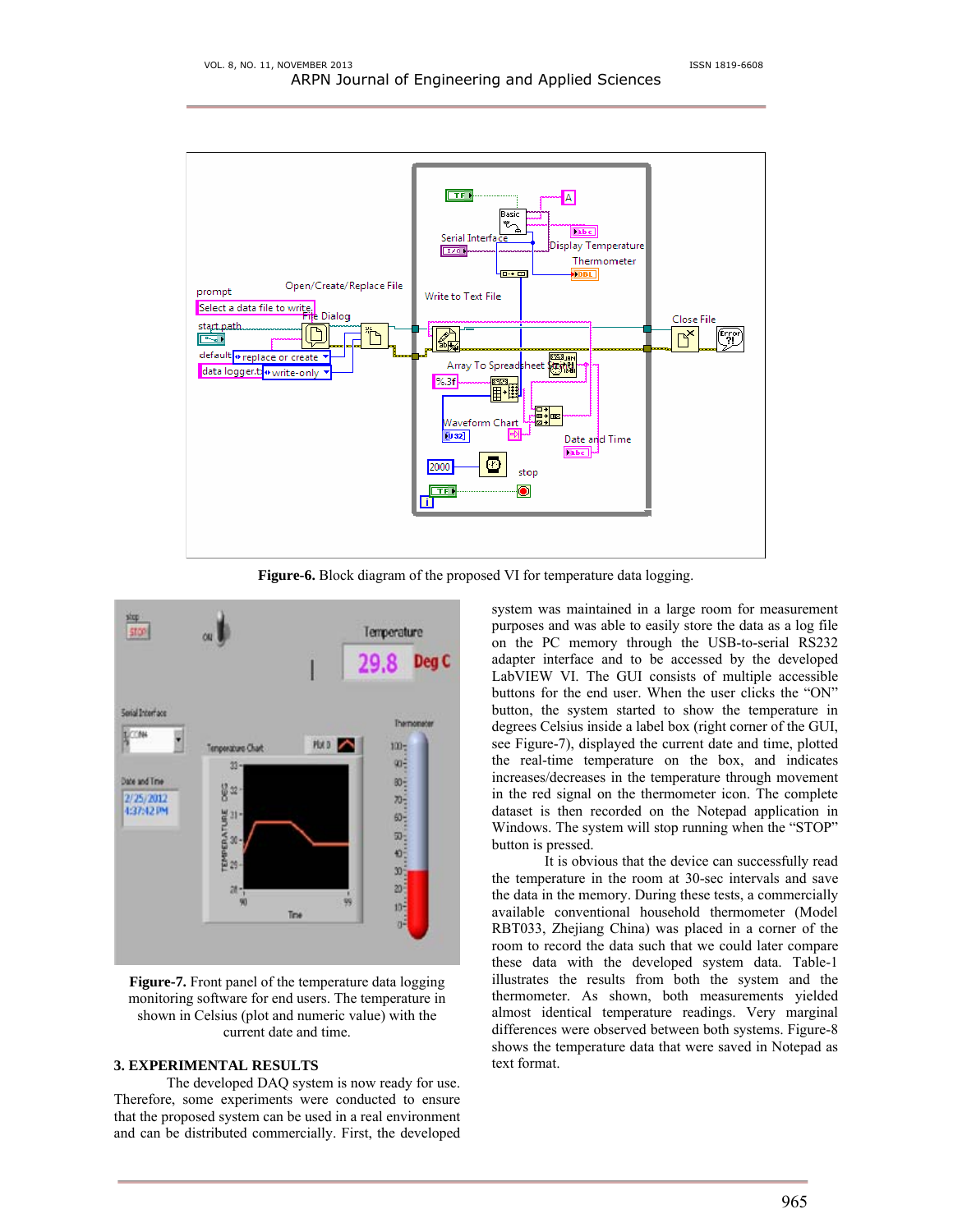| Thermometer temperature $(^{\circ}C)$ | Developed System (°C) |
|---------------------------------------|-----------------------|
| 31                                    | 31.2                  |
| 32                                    | 31.5                  |
| 30.5                                  | 30.8                  |
| 31                                    | 31.0                  |
| 30.5                                  | 30.9                  |
| 30                                    | 30.4                  |
| 30                                    | 29.9                  |
| 30.5                                  | 30.3                  |
| 30                                    | 30.9                  |
| 31                                    | 31.2                  |

**Table-1.** A comparison of the results from both systems.

|                       | File Edit Format View | Help |            |
|-----------------------|-----------------------|------|------------|
| DATE                  | TIME                  |      | TEMP deg C |
| 2/24/2012 10.03:30 PM |                       |      | 30.800     |
| 2/24/2012 10.04:00 PM |                       |      | 31.000     |
| 2/24/2012 10.04:00 PM |                       |      | 30.900     |
| 2/24/2012 10.05:00 PM |                       |      | 30.400     |
| 2/24/2012 10.05:30 PM |                       |      | 29.900     |
| 2/24/2012 10.06:00 PM |                       |      | 30.300     |
| 2/24/2012 10.06:30 PM |                       |      | 30.900     |
| 2/24/2012 10.07:00 PM |                       |      | 31.200     |

**Figure-8.** Temperature data from the developed system saved in a Windows<sup>™</sup> application (Notepad).

# **4. DISCUSSIONS**

The main aim of this research is to design and develop a robust and cost-effective system for measuring and logging temperature data that is able to read the analogue signals from temperature sensors (LM35). The system should then convert the analogue signals obtained from the board into digitised form as real-time signals. Additionally, the system should store the signals on the chip memory of a microcontroller for further processing. This can be accomplished using a real-time clock and voltage converter to transmit these data to the computer through a serial port. A LabVIEW-based GUI is then run on the computer, and this GUI can request the temperature on a periodic basis and can store the different values as a function of time in the computer. This requires that the RS232 serial interface connect the computer with microcontroller. The proposed system was successfully tested and compared with a commercially available conventional household thermometer. Figure-9 shows the small differences in the form and values between the curves (raw temperature data) obtained from the two types of instruments.



**Figure-9.** Line graph comparing the temperature data between the two systems.

 In conclusion, the developed system exhibits the following advantages:

- a) Our data logging system can be used in a wide range of applications, e.g., in remote monitoring, medical areas, industrial processes, manufacturing industries, pharmaceutical manufacturing and storage, and geological and environmental monitoring.
- b) Using the LABVIEW software, the DAQ card is run by a customised and appropriately developed interface that e used in any type of computer (i.e., desktop, tablet, and hand-held). It mainly consists of two principal parts: (1) a graphical setting with sophisticated mechanisms, such as a variety of display buttons and charts to present a suitable-to-use environment for the end user, and (2) a simple program code, which is written in the block-diagram design, consists of built-in virtual instruments, and performs various operations, such as analogue channel sampling, mathematical functions, and other important features.
- c) This data acquisition system is generally used for central monitoring.
- d) The proposed data acquisition system has no limits on time and memory. In addition, it uses a large power capacity, which is the key aim of this type of monitoring and recording system.
- e) This microcontroller was chosen mainly because of its low power consumption.
- f) The specifications of the developed DAQ system are provided in Table-2.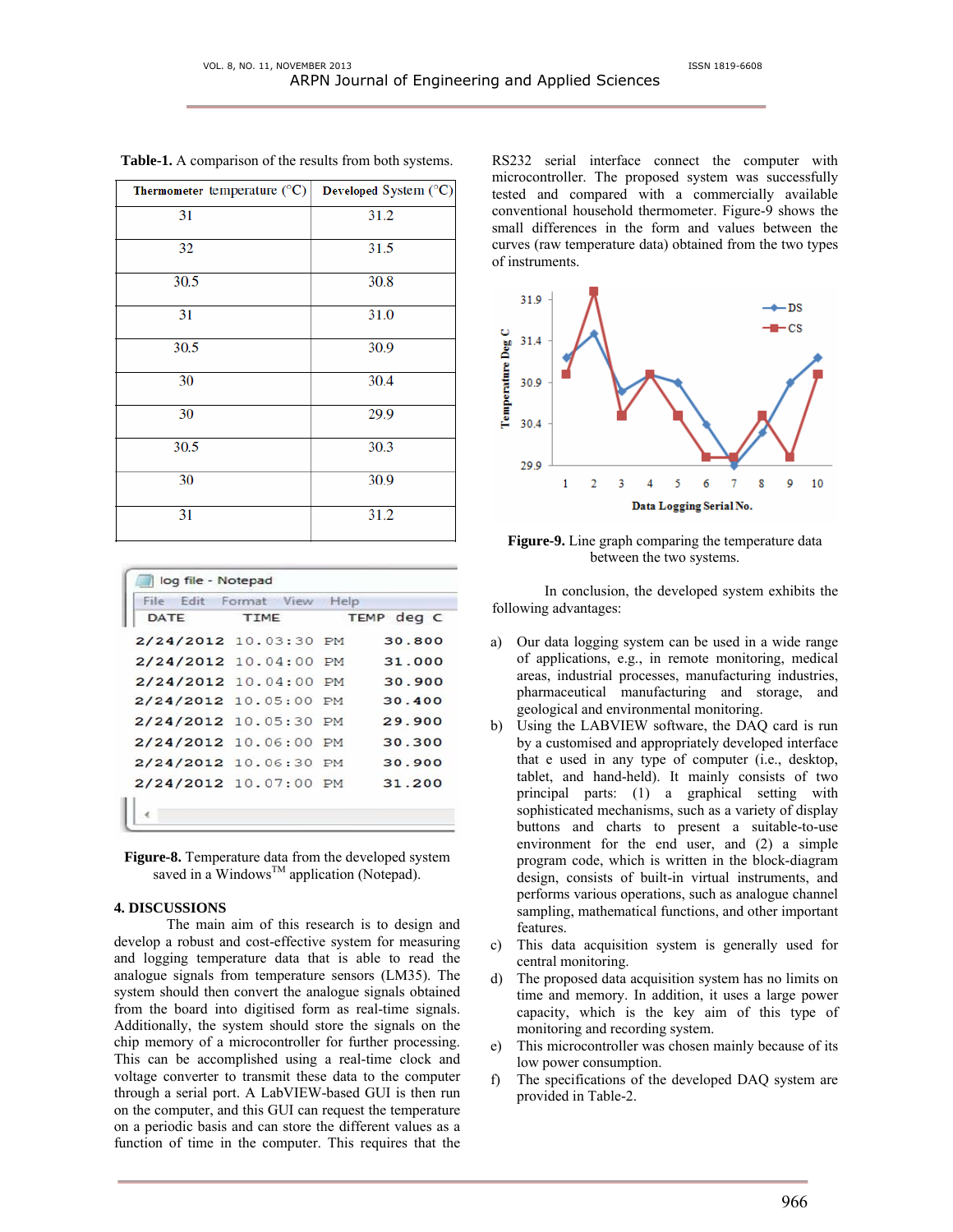| <b>Specifications</b>   | <b>Results</b>                         |
|-------------------------|----------------------------------------|
| Number of channels      | $1$ (one)                              |
| Resolution              | 10 bits                                |
| Interface               | Digital serial based on<br><b>UART</b> |
| Power supply            | $+5V$                                  |
| Input current (maximum) | 30 mA (for the module)                 |
| Maximum cable length    | 1 M                                    |
| Input amplitude range   | $0-100mV$                              |
| Sampling rate           | $9.6$ kHz                              |
| Power consumption       | 200 mW (typical)                       |

**Table-1.** Specification of the acquisition system.

UART: Universal Asynchronous Receiver / Transmitter

### **5. CONCLUSIONS**

Various types of microcontroller-based data acquisition systems are currently extensively and commonly used in temperature recording applications. Moreover, these systems are used to facilitate the data recording process with respect to the installed system performance and the assessment functions. In this paper, the design and development of a computer-based data logging system for the monitoring of temperature data over a long period of time is described. The proposed system consists of a sensor for measuring the meteorological parameter, which is the temperature of a workplace. The recorded data are initially conditioned using exact electronic circuits and then connected to a PC using a data-acquisition serial port. The LabVIEW program was used for further processing to display and to store the recorded data in the computer storage memory. The proposed architecture of the system permits rapid system development and has the advantages of flexibility in the case of modifications, i.e., it can be easily extended to controlling the temperature data logging system operations. The performance of the microcontroller-based temperature data logger is within the expected limits. However, further improvements in its speed, number of channels, power consumption, and PC interface software for post data analysis can still be achieved.

# **REFERENCES**

- [1] G. L. Stegemeier, P. Van Meurs and C. F. Van Egmond. 1986. Mini-well temperature profiling process. Ed. Google Patents.
- [2] F. Axisa, A. Dittmar and G. Delhomme. 2003. Smart clothes for the monitoring in real time and conditions of physiological, emotional and sensorial reactions of human. In: Engineering in Medicine and Biology Society, 2003. Proceedings of the  $25<sup>th</sup>$  Annual International Conference of the IEEE. pp. 3744-3747.
- [3] J. Sarabia, M. Rol, P. Mendiola and J. Madrid. 2008. Circadian rhythm of wrist temperature in normalliving subjects: A candidate of new index of the circadian system. Physiology and behaviour. 95: 570- 580.
- [4] J. Hubbart, T. Link, C. Campbell and D. Cobos. 2005. Evaluation of a low cost temperature measurement system for environmental applications. Hydrological Processes. 19: 1517-1523.
- [5] P. R. Dandekar, S. V. Gumaste and P. D. Dahiwale. 2010. Temperature controlling and data logging using embedded system. Presented at the Proceedings of the International Conference and Workshop on Emerging Trends in Technology, Mumbai, Maharashtra, India.
- [6] A. Žorić, B. Đorđević, D. Martinović and S. Obradović. 2005. Stand-alone temperature data logging system. Tehnika-Elektrotehnika. 54: 9-14.
- [7] M. Ferlan and P. Simončič. 2012. Robust and costeffective system for measuring and logging of data on soil water content and soil temperature profile. Agricultural Sciences. 3: 865-870.
- [8] M. Darr and L. Zhao. 2008. A wireless data acquisition system for monitoring temperature variations in swine barns. In: Central theme, technology for all: sharing the knowledge for development. Proceedings of the International Conference of Agricultural Engineering, 37<sup>th</sup> Brazilian Congress of Agricultural Engineering, International Livestock Environment Symposium-ILES VIII, Iguassu Falls City, Brazil,  $31<sup>st</sup>$  August to  $4<sup>th</sup>$ September.
- [9] Y.-j. FANG, F. XUE and M.-c. CHEN. 2005. Design of new thermocouple temperature data acquisition system [J]. Journal of Transducer Technology. 11: 16.
- [10]M. Moghavvemi, M. Faruque, N. K. Eng and S. C. Yip. 2001. A simple low cost data acquisition system for remote sensing of relative humidity and temperature. In: Circuits and Systems, 2001. MWSCAS 2001. Proceedings of the 44<sup>th</sup> IEEE 2001 Midwest Symposium on. pp. 202-206.
- [11]X. Yan, G. Tao, Z. Jie and C. Wei. 2011. Based on single-chip microcomputer temperature and humidity data acquisition system design. In: Electronics and Optoelectronics (ICEOE), 2011 International Conference on. pp. V2-310-V2-313.
- [12]A.L. Microcontroller. www.atmel.comlatmel/acrobatldoc2486.pdf.
- [13] S. bin Ramli and N. bt Fisal. 2008. Design of Wireless Sensor Network for Environmental Monitoring